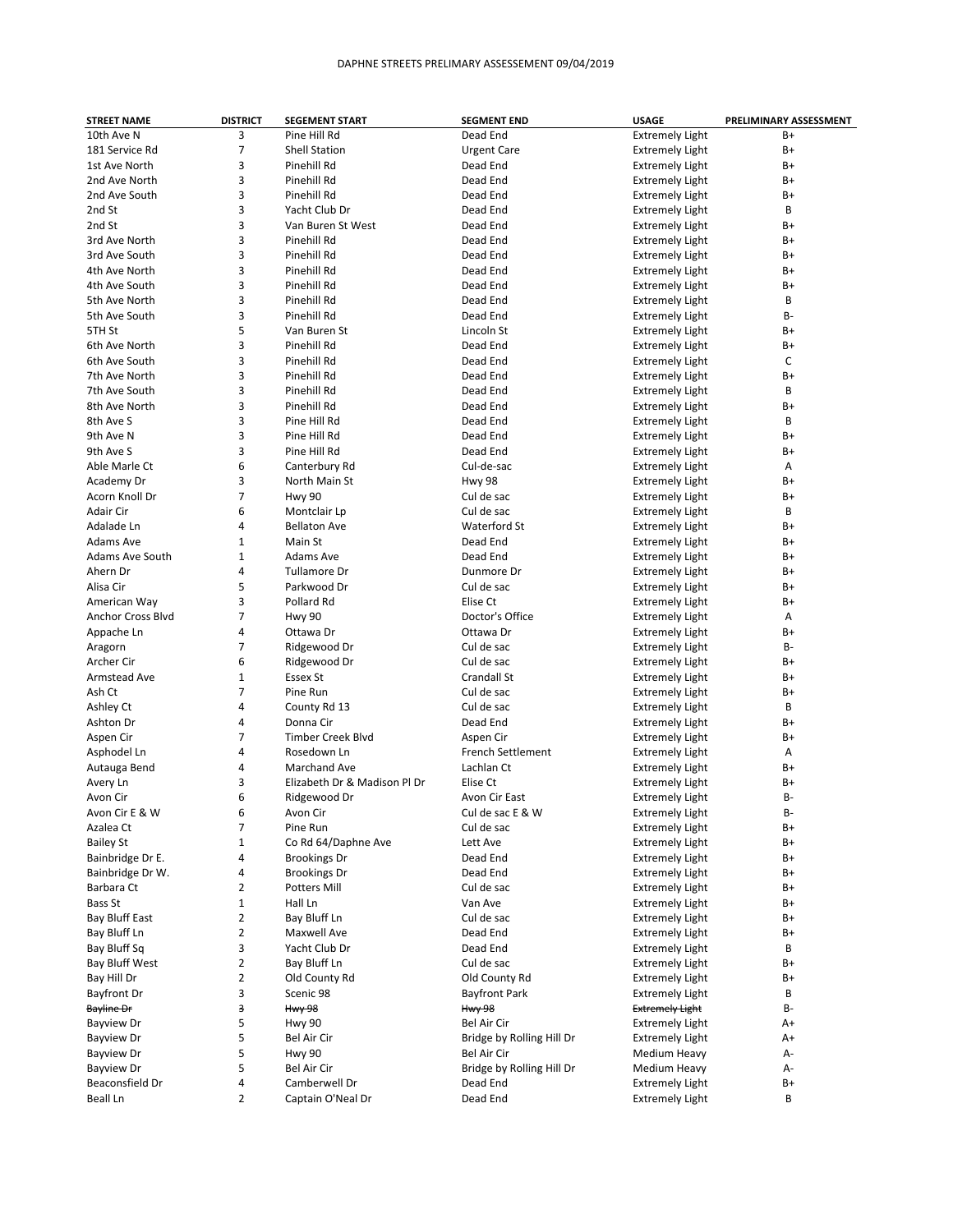| <b>STREET NAME</b>     | <b>DISTRICT</b> | <b>SEGEMENT START</b>      | <b>SEGMENT END</b>     | <b>USAGE</b>           | PRELIMINARY ASSESSMENT |
|------------------------|-----------------|----------------------------|------------------------|------------------------|------------------------|
| Beechwood Cir          | 4               | Dunbar Lp                  | Cul de sac             | <b>Extremely Light</b> | B+                     |
| Bel Air Cir            | 6               | <b>Bayview Dr</b>          | Cul de sac             | <b>Extremely Light</b> | B+                     |
| <b>Bell Cir</b>        | 4               | Sweetbriar                 | Cul de sac             | <b>Extremely Light</b> | B+                     |
| Bella Dr               | 4               | <b>Bellaton Ave</b>        | <b>Hwy 181</b>         | <b>Extremely Light</b> | B+                     |
| <b>Bellaton Ave</b>    | 4               | <b>Hwy 181</b>             | Dead End               | <b>Extremely Light</b> | B+                     |
| Belrose Ave            | $\overline{2}$  | Old Co. Rd                 | Cul de sac             | <b>Extremely Light</b> | B+                     |
| <b>Belrose Ave</b>     | $\overline{2}$  | Main St                    | Old County Rd          | <b>Extremely Light</b> | B+                     |
| <b>Bernard Cir</b>     | $\overline{7}$  | Lakeview Lp                | Cul de sac             | <b>Extremely Light</b> | B+                     |
| <b>Betty Cir</b>       | 6               | Ridgewood Dr               | Cul de sac             | <b>Extremely Light</b> | B                      |
| Bit and Spur Dr        | 4               | Stratford Glen Dr          | Stratford Glen Dr      | Light                  | B                      |
| <b>Blackthorne Cir</b> | $\overline{7}$  | Lakeview Lp                | Cul de sac             | <b>Extremely Light</b> | B                      |
| <b>Bolton Dr</b>       | $\mathbf{1}$    | Daphmont Ext               | Gaskin Ln              | <b>Extremely Light</b> | B+                     |
| Bonita Ave             | $\mathbf{1}$    | Perch St                   | <b>Bass St</b>         | <b>Extremely Light</b> | B+                     |
| Boosketuh Cir          | 7               | Ridgewood Dr               | Cul de sac             | <b>Extremely Light</b> | А-                     |
| <b>Bradbury Cir</b>    | 6               | Bradbury Ct                | Cul de sac             | <b>Extremely Light</b> | B+                     |
| <b>Bradbury Ct</b>     | 6               | Montclair Lp               | Bradbury Ct            | <b>Extremely Light</b> | B+                     |
| Brentwood Dr           | 4               | Ridgewood Dr               | Ridgewood Dr           | <b>Extremely Light</b> | B+                     |
| <b>Briarcliff Cir</b>  | 5               | Lake Front Dr              | Cul de sac             |                        | B+                     |
|                        | 6               |                            |                        | <b>Extremely Light</b> |                        |
| Broadmoor Dr           |                 | Rollinghill Dr             | Loop                   | <b>Extremely Light</b> | А-                     |
| Brookhaven Dr          | 4               | <b>Whispering Pines Rd</b> |                        | <b>Extremely Light</b> | B+                     |
| <b>Brookings Dr</b>    | 4               | <b>Whispering Pines Rd</b> | Bainbridge Dr          | <b>Extremely Light</b> | B+                     |
| Brookside Ln           | 4               | Pollard Rd                 | Cul de sac             | <b>Extremely Light</b> | B+                     |
| Brookwood Cir          | 4               | Montclair Lp               | Cul de sac             | <b>Extremely Light</b> | B+                     |
| Browns Ln              | $\mathbf{1}$    | Daphmont Ext               | Dead End               | <b>Extremely Light</b> | B+                     |
| <b>Bucu Cir</b>        | $\overline{7}$  | Lakeview Lp                | Cul de sac             | <b>Extremely Light</b> | B-                     |
| Buena Visat Cir North  | 4               | Buena Vista Cir            | Cul de sac             | <b>Extremely Light</b> | B+                     |
| <b>Buena Vista Cir</b> | 4               | Buena Vista Dr             | Cul de sac             | <b>Extremely Light</b> | B+                     |
| Buena Vista Dr         | 4               | Ridgewood Dr               | Ridgewood Dr           | <b>Extremely Light</b> | B-                     |
| Buena Vista Dr         | 4               | Ridgewood Dr               | Ridgewood Dr           | <b>Extremely Light</b> | B                      |
| Buena Vista South      | 4               | Buena Vista Cir            | Cul de sac             | <b>Extremely Light</b> | B+                     |
| Caballo Ct             | 4               | <b>Bit and Spur</b>        | Cul de sac             | <b>Extremely Light</b> | B+                     |
| Cahaba Dr              | 4               | Marchand Ave               | Wind Clan Trail        | <b>Extremely Light</b> | B+                     |
| Calverdale Cir         | 6               | <b>Rolling Hill</b>        | Cul de sac             | <b>Extremely Light</b> | D-                     |
| Camberwell Dr          | 4               | <b>Hwy 181</b>             |                        | <b>Extremely Light</b> | B+                     |
| Camelia Ct             | 1               | Camelia Ln                 | Cul de sac             | <b>Extremely Light</b> | B                      |
| Camelia Ln             | $\mathbf{1}$    | Caroline Ave               | Dauphine Cir           | <b>Extremely Light</b> | B+                     |
| Cameron Cir            | 6               | Greenbay Cir               | Cul de sac             | <b>Extremely Light</b> | B+                     |
| Cameron Ct             | $\overline{2}$  | Old Co. Rd                 | Cul de sac             | <b>Extremely Light</b> | B+                     |
| Canterbury Ct          | 6               | Canterbury Rd              | Cul de Sac             | <b>Extremely Light</b> | А-                     |
| Canterbury Rd          | 6               | Champions Way              | Champions Way          | <b>Extremely Light</b> | А                      |
| Capital Dr             | $\mathbf 1$     | CR 64                      | Rand Ave               | <b>Extremely Light</b> | B+                     |
| Captain O'Neal Dr      | $\overline{2}$  | <b>College Ave</b>         | Deer Ct                | Heavy                  | D+                     |
| Captain O'Neal Dr      | $\overline{2}$  | Deer Ct                    | Dead End               | <b>Extremely Light</b> | B+                     |
| Captain O'Neal Dr      | $\overline{2}$  | Dryer Ave                  |                        | <b>Extremely Light</b> | Α                      |
| Caroline Ave           | $\mathbf{1}$    | <b>Whispering Pines Rd</b> | Locke Ln               | <b>Extremely Light</b> | B+                     |
| Carousel Ct            | 4               | Stratford Glen Dr          | Cul de sac             | <b>Extremely Light</b> | B+                     |
| Carroll Dr             | 3               | Carroll Ln                 | Private                | <b>Extremely Light</b> | B+                     |
| Cascades Ct            | 6               | Canterbury Rd              | Cul de sac             | <b>Extremely Light</b> | A-                     |
| Cedar Cir              | $\overline{2}$  | Santa Rosa Ave             | Cul de sac             | <b>Extremely Light</b> | B+                     |
| Cedar Ct               | 7               | Aspen Cir                  | Cul de sac             | <b>Extremely Light</b> | B+                     |
| Cedar Dr               | 1               | Warren Dr                  | Dead End               | <b>Extremely Light</b> | B+                     |
| Champions Way          | 6               | County Road 13             | <b>Hwy 181</b>         | Medium Heavy           | C+                     |
| Chantilly Ln           | 4               | Evanston St                | Dead End               | <b>Extremely Light</b> | B+                     |
| Charles Wesley Ln      | 3               | Parker Ln                  | Cul de sac             | <b>Extremely Light</b> | B+                     |
| Charleston Oaks Dr     | 4               | Ashton Dr                  | Cul de sac             | <b>Extremely Light</b> | B+                     |
| Chatam Lp              | 4               | <b>Buena Vista</b>         | <b>Buena Vista</b>     | <b>Extremely Light</b> | B+                     |
| Chateaguay Dr          | 3               | Main St                    | Cul de sac 75'         | <b>Extremely Light</b> | B+                     |
| Chatwood Cir           | 7               | Ridgewood Dr               | Cul de sac             | <b>Extremely Light</b> | B+                     |
| Cherry Cir             | 6               | Ridgewood Dr               | Cul de sac             | <b>Extremely Light</b> | B                      |
| Cherryhill Dr          | 6               | Ridgewood Dr               | Cul de sac             | <b>Extremely Light</b> | В-                     |
| Cherrywood Ct          | 5               | Wedgewood Ct               | Cul de sac             | <b>Extremely Light</b> | B                      |
| Cheshire Ln            | 5               | Main St                    | Dead End at Apartments | <b>Extremely Light</b> | В-                     |
| Chinquapin Cir         | 4               | Greenwood Dr               | Cul de sac             | <b>Extremely Light</b> | B-                     |
| Church Ave             | 2               | Sixth St                   | Old Co Rd              | <b>Extremely Light</b> | B+                     |
| Claiborne Cir          | 4               | Sehoy Blvd                 | Cul de sac             | <b>Extremely Light</b> | B+                     |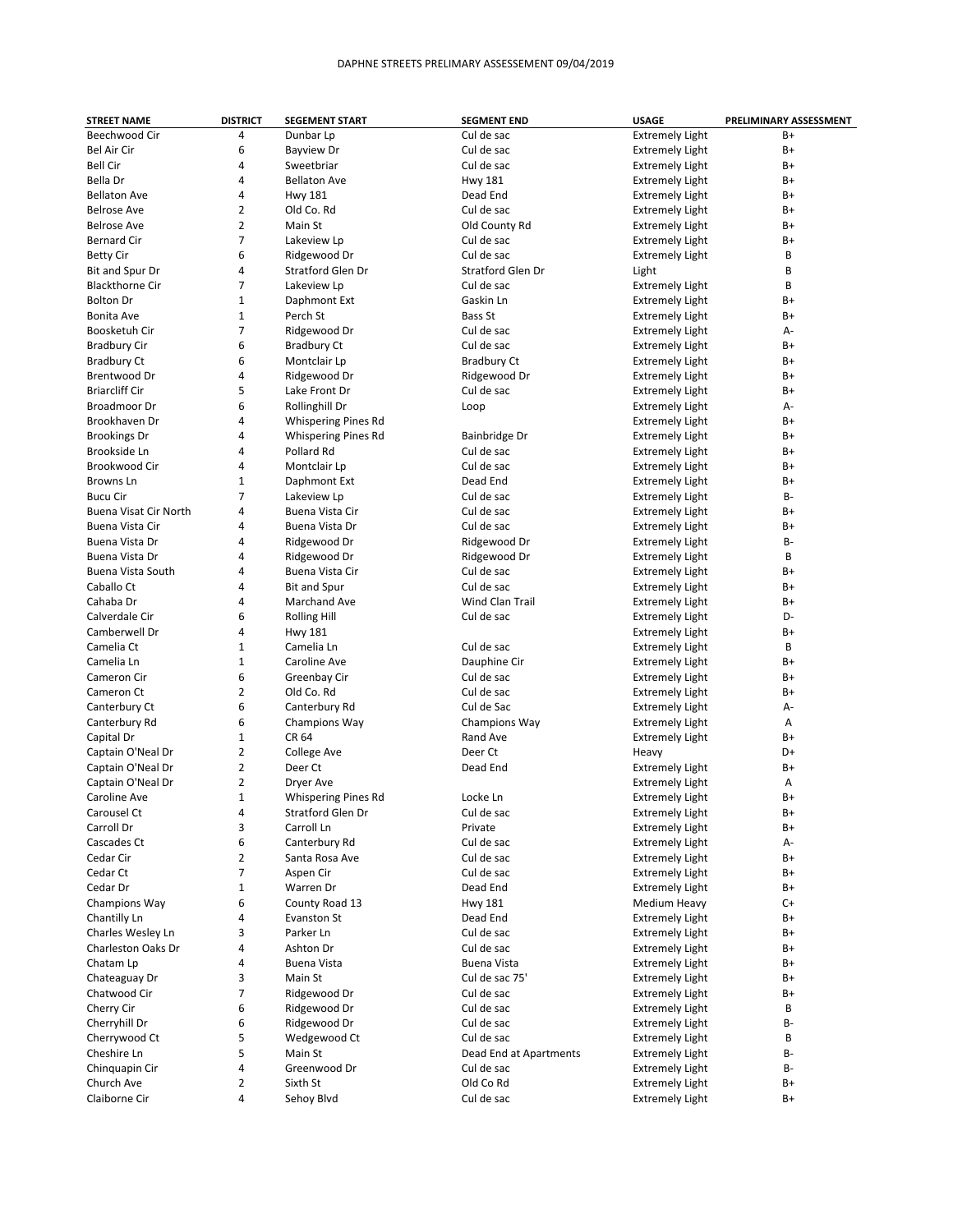| <b>STREET NAME</b>     | <b>DISTRICT</b>         | <b>SEGEMENT START</b>      | <b>SEGMENT END</b>       | <b>USAGE</b>           | PRELIMINARY ASSESSMENT |
|------------------------|-------------------------|----------------------------|--------------------------|------------------------|------------------------|
| Clay Cir               | 6                       | Ridgewood Dr               | Cul de sac               | <b>Extremely Light</b> | B+                     |
| Cobham Park Dr         | 4                       | Dead End                   | Dead End                 | <b>Extremely Light</b> | B+                     |
| College Ave            | 2                       | Main St                    | Captain O'Neal Dr        | Medium                 | C+                     |
| College Ave            | 2                       | Captain O'Neal Dr          | Cul de sa                | <b>Extremely Light</b> | Α                      |
| Colonial Plaza Dr      | $\mathbf{1}$            | <b>Hwy 98</b>              | Dead End                 | <b>Extremely Light</b> | B+                     |
| Comer Cir              | 7                       | Lakeview Lp                | Cul de sac               | <b>Extremely Light</b> | В                      |
| Conaway St             | $\mathbf{1}$            | Co Rd 64                   | Dead End                 | <b>Extremely Light</b> | B+                     |
| Constantine St         | 7                       | St Basil                   | St George St             | <b>Extremely Light</b> | B+                     |
| Country Club Dr        | 5                       | Eagle Dr                   | Pool                     | Medium                 | C                      |
| County Road 13         | 7                       | <b>Hwy 90</b>              | Lawson Rd                | <b>Extremely Heavy</b> | D                      |
| County Road 13         | 4                       | Pleasant Rd                | Krystal Ridge Ct         | Heavy                  | С                      |
| <b>Cowles Crossing</b> | 4                       | Lamhatty Ln                | Cul de sac               | <b>Extremely Light</b> | B+                     |
| <b>Crandall St</b>     | 1                       | Armstead Ave               | Lett Ave                 | <b>Extremely Light</b> | B+                     |
| Creekbank Dr           | 4                       | Pollard Rd                 | Creekwood Dr             | <b>Extremely Light</b> | B+                     |
| Creekside Dr           | 4                       | Greenwood Dr               | Greenwood Dr             | <b>Extremely Light</b> | C+                     |
| Creekwood Dr           | 4                       | <b>Whispering Pines Rd</b> | Soldiers Ct              | <b>Extremely Light</b> | B+                     |
| Creekwood Dr           | 4                       | Creekbank Dr               | Cul de sac               |                        | B+                     |
|                        | 7                       | Pine Run                   | Cul de sac               | <b>Extremely Light</b> | B+                     |
| Crepe Myrtle Ct        |                         |                            |                          | <b>Extremely Light</b> |                        |
| Crestview Cir          | 4                       | Buena Visat Dr             | Cul de sac               | <b>Extremely Light</b> | B+                     |
| Cumbria Dr             | 4                       | Devonfield Ln              | Dead End                 | <b>Extremely Light</b> | B+                     |
| <b>Cypress Ave</b>     | 3                       | <b>Whispering Pines Rd</b> | Parker                   | <b>Extremely Light</b> | C+                     |
| D'Olive Blvd           | 5                       | Main St                    | Lake Forest Blvd         | <b>Extremely Light</b> | <b>B-</b>              |
| D'Olive Ridge          | 7                       | Middle Creek Cir           | Dead End                 | <b>Extremely Light</b> | B+                     |
| D'Olive Springs        | 5                       | Lake Forest Blvd           | Cul de sac               | <b>Extremely Light</b> | B                      |
| Daisey Cir             | 4                       | Donna Cir                  | Cul de sac               | <b>Extremely Light</b> | B+                     |
| Daphmont Dr            | 1                       | Pine St                    | Gaskin Ln                | <b>Extremely Light</b> | B+                     |
| Daphmont Dr Ext        | 1                       | Gaskin Ln                  | <b>Bolton Dr</b>         | <b>Extremely Light</b> | В                      |
| Daphne Ave             | 1                       | Pollard Rd                 | Hwy 98                   | <b>Extremely Heavy</b> | D                      |
| Daphne Ave             | $\overline{\textbf{f}}$ | CR <sub>13</sub>           | <b>HWY 181</b>           | Extremely Heavy        | D                      |
| Daphne Ave             | 1                       | Pollard                    | <b>CR 13</b>             | <b>Extremely Heavy</b> | D                      |
| Daphne Ave             | $\mathbf{1}$            | <b>Hwy 98</b>              | Main St                  | <b>Extremely Heavy</b> | $C-$                   |
| Daphne Ave (CR64)      | 4                       | <b>CR 13</b>               | <b>HWY 181</b>           | <b>Extremely Heavy</b> | D-                     |
| Daphne Ct              | 1                       | Main St                    | Dead End                 | <b>Extremely Light</b> | B+                     |
| Dauphine Cir           | 1                       | Old Spanish Trail          | Old Spanish Trail        | <b>Extremely Light</b> | B+                     |
| Deciduous Ct           | 7                       | Acorn Knoll Dr             | Cul de sac               | <b>Extremely Light</b> | B+                     |
| Deer Ave               | $\overline{2}$          | Main St                    | Deer Ct                  | <b>Extremely Light</b> | B+                     |
| Deer Ct                | 2                       | Deer Ave                   | Cul de sac               | <b>Extremely Light</b> | B+                     |
| Deerwood Dr South      | $\mathbf{1}$            | Pollard Rd                 | Pollard Rd               | <b>Extremely Light</b> | B+                     |
| DeJuzan                | 7                       | Ridgewood Dr               | Cul de sac               | <b>Extremely Light</b> | B+                     |
| Devonfield Ln E & W    | 4                       | Camberwell Dr              | Cumbria Dr               | <b>Extremely Light</b> | B+                     |
|                        | 4                       |                            |                          |                        |                        |
| Dewayne Cir            |                         | Donna Cir                  | Cul de sac<br>Cul de sac | <b>Extremely Light</b> | B+                     |
| Dewitt Cir             | 6                       | Wildoak Dr                 |                          | <b>Extremely Light</b> | B+                     |
| Dewitt Lp              | 6                       | Dewitt Cir                 | Dewitt Cir               | <b>Extremely Light</b> | B+                     |
| Diane Cir              | 7                       | Ridgewood Dr               | Cul de sac               | <b>Extremely Light</b> | B+                     |
| Dimitrios Ave          | $\overline{7}$          | <b>Hwy 181</b>             | <b>Behind Lowes/Sams</b> | <b>Extremely Light</b> | B+                     |
| Dogwood Ave East       | 1                       | Caroline Ave               | Private                  | <b>Extremely Light</b> | B+                     |
| Dogwood Ave West       | 1                       | Camelia Ln                 | Dogwood Ct               | <b>Extremely Light</b> | B+                     |
| Dogwood Ct             | 1                       | Dogwood Ave West           | Cul de sac               | <b>Extremely Light</b> | B+                     |
| Doireann St            | 4                       | Dunmore Dr                 | Dead End                 | <b>Extremely Light</b> | B+                     |
| Dolphin St             | 1                       | <b>Wilson Ave</b>          | <b>Hwy 98</b>            | <b>Extremely Light</b> | B+                     |
| Donette Loop           | 7                       | Ridgewood Dr               | Ridgewood Dr             | <b>Extremely Light</b> | C+                     |
| Donna Cir              | 4                       | Ridgewood Dr               | Ridgewood Dr             | <b>Extremely Light</b> | В-                     |
| Doris Cir              | 5                       | Parkwood Ave               | Cul de sac               | <b>Extremely Light</b> | В                      |
| Douglas Rd             | 7                       | <b>Hwy 90</b>              | Dead End                 | <b>Extremely Light</b> | A+                     |
| Drifton Ct             | 4                       | Gramercy Ln                | Cul de sac               | <b>Extremely Light</b> | B+                     |
| Dryer Ave              | 2                       | Old Co Rd                  | Main St                  | <b>Extremely Light</b> | B+                     |
| Dryer Ave              | 2                       | Captain O'Neal Dr          | Old Co Rd                | <b>Extremely Light</b> | А                      |
| Dublin Dr              | 4                       | Wexford Ln                 | Dunmore Dr               | <b>Extremely Light</b> | B+                     |
| Dunbar Lp              | 4                       | Ridgewood Dr               | Ridgewood Dr             | <b>Extremely Light</b> | В                      |
| Dunmore Dr             | 4                       | <b>Hwy 181</b>             | New Construction         | <b>Extremely Light</b> | B+                     |
| Dunmore Dr             | 4                       | New Construction           | Cul de sac               | <b>Extremely Light</b> | A+                     |
| Durnford Hill Ct       | 2                       | Captain O'Neal Dr          | Cul de sac               | <b>Extremely Light</b> | B+                     |
| Eagle Creek E          | 3                       | Landing Eagle Dr           | Cul de sac 80'           | <b>Extremely Light</b> | B+                     |
|                        |                         |                            | cul de sac 78'           |                        |                        |
| Eagle Creek W          | 3                       | Landing Eagle Dr           |                          | <b>Extremely Light</b> | B+                     |
| Eagle Dr               | 5                       | Lake Forest Blvd           | Country Club Dr          | <b>Extremely Light</b> | В-                     |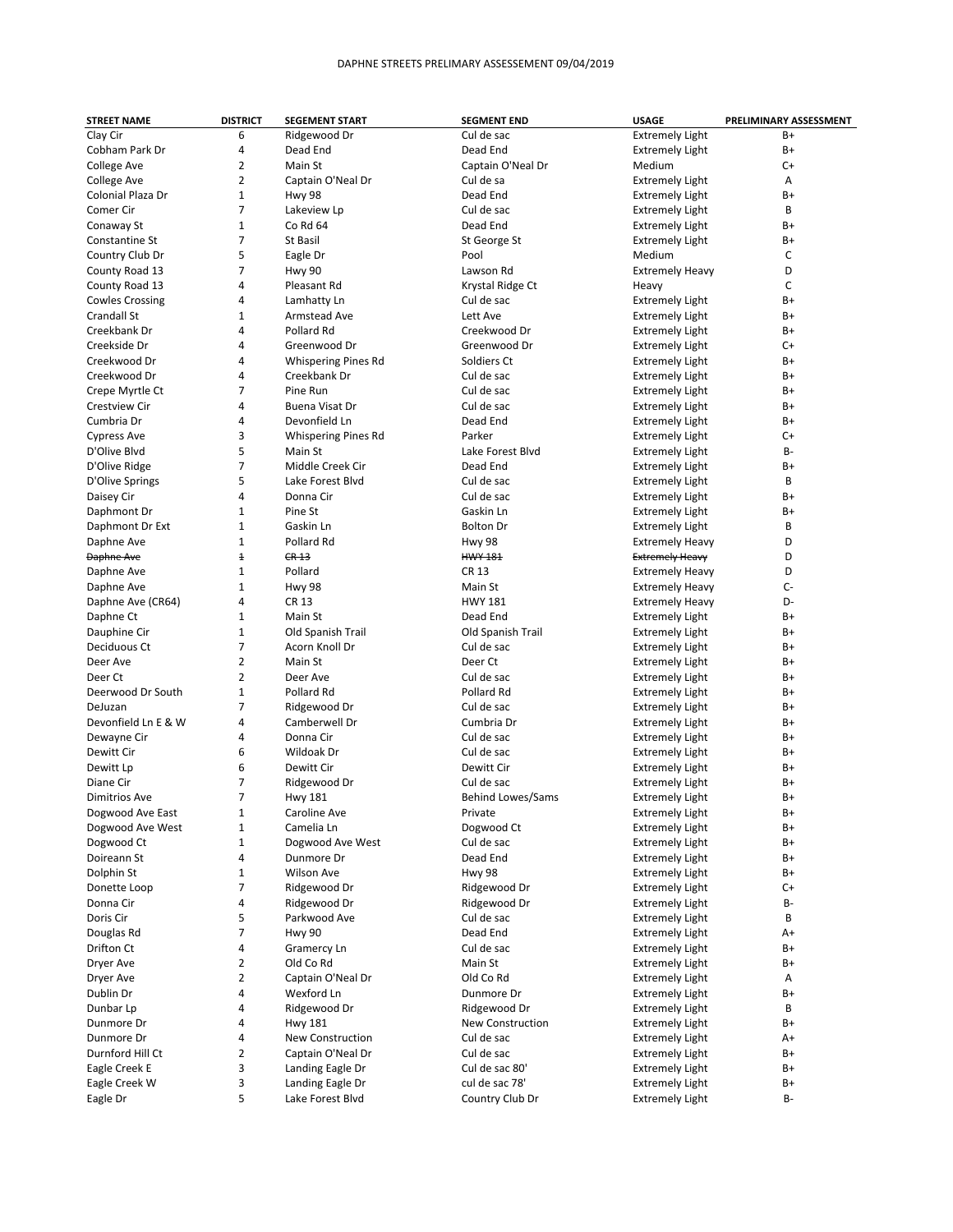| <b>STREET NAME</b>          | <b>DISTRICT</b> | <b>SEGEMENT START</b>       | <b>SEGMENT END</b>   | <b>USAGE</b>           | PRELIMINARY ASSESSMENT |
|-----------------------------|-----------------|-----------------------------|----------------------|------------------------|------------------------|
| Edgar Cir                   | 7               | Melanie Lp                  | Cul de sac           | <b>Extremely Light</b> | B                      |
| Eisenhower Way              | 3               | N Main St                   | Van Buren St         | <b>Extremely Light</b> | $C+$                   |
| Elise Ct                    | 3               | Cul de sac 80'              | Dead End             | <b>Extremely Light</b> | $B+$                   |
| Eliza Mitchell Dr           | $\mathbf{1}$    | Pollard Rd                  | Private              | <b>Extremely Light</b> | A+                     |
| Elizabeth Dr                | 3               | Avery Ln / Madison Place Dr | LaShay Dr            | <b>Extremely Light</b> | B+                     |
| Elm Dr                      | $\mathbf{1}$    | Pine St                     | Dead End             | <b>Extremely Light</b> | B+                     |
| <b>Emmanuel St</b>          | $\overline{7}$  | 181 Service Rd              | Dead End             | <b>Extremely Light</b> | B+                     |
| <b>Equity Dr</b>            | $\mathbf{1}$    | Rand Ave                    | CR 64                |                        | B+                     |
|                             |                 |                             |                      | <b>Extremely Light</b> |                        |
| Essex St                    | $\mathbf{1}$    | Daphne Ave                  | Montgomery St        | <b>Extremely Light</b> | B+                     |
| Estia St                    | 7               | Gregor St                   | St Barbara St        | <b>Extremely Light</b> | B+                     |
| Evanston St                 | 4               | Adalade Ln                  | Chantilly Ln         | <b>Extremely Light</b> | B+                     |
| Everade Cir                 | 7               | Lakeview Lp                 | Cul de sac           | <b>Extremely Light</b> | B                      |
| <b>Fairmont Cir</b>         | 6               | Kingswood Dr                | Cul de sac           | <b>Extremely Light</b> | $B+$                   |
| Fairway Dr                  | 5               | Lake Shore Dr               | Country Club Dr      | <b>Extremely Light</b> | B                      |
| Fairway Dr                  | 5               | Lake Forest Blvd            | Lake Shore Dr        | <b>Extremely Light</b> | B                      |
| Felicity Ln                 | 4               | Longue Vue Blvd             | Common Area          | <b>Extremely Light</b> | Α                      |
| Ferncliff Cir               | 6               | <b>Rolling Hill</b>         | Cul de sac           | <b>Extremely Light</b> | A-                     |
| Fernwood Cir                | 6               | Ridgewood Dr                | Cul de sac           | <b>Extremely Light</b> | B                      |
| Fifth St                    | $\overline{2}$  | College Ave                 | Church Ave           | <b>Extremely Light</b> | $B+$                   |
| Fifth St                    | $\overline{2}$  | Van Ave                     | College Ave          | <b>Extremely Light</b> | B+                     |
| Fionn Lp                    | 4               | Wilshire Way                | Fionn Lp             | <b>Extremely Light</b> | B+                     |
| Fionn Lp                    | 4               | Limerick Ln                 | Limerick Ln          | <b>Extremely Light</b> | Α                      |
|                             | 4               | Wexford Ln                  | Dead End             |                        | $B+$                   |
| Flynt Dr                    |                 |                             |                      | <b>Extremely Light</b> |                        |
| Forestwood Dr N             | 5               | Country Club Dr             | <b>Pavement Ends</b> | <b>Extremely Light</b> | B+                     |
| Forestwood Dr S             | 5               | Country Club Dr             | <b>Pavement Ends</b> | <b>Extremely Light</b> | $B+$                   |
| Fort Toulouse Ct            | 4               | Sehoy Blvd                  | Cul de sac           | <b>Extremely Light</b> | $B+$                   |
| Fourth St                   | $\overline{2}$  | College Ave                 | Dryer Ave            | <b>Extremely Light</b> | B+                     |
| Fourth St                   | $\overline{2}$  | Dryer Ave                   | Dead End             | <b>Extremely Light</b> | A+                     |
| <b>Frances St</b>           | $\overline{2}$  | <b>Potters Mill</b>         | Cul de sac           | <b>Extremely Light</b> | $B+$                   |
| Franklin Sq Ct              | 3               | Avery Ln                    | Cul de sac           | <b>Extremely Light</b> | $B+$                   |
| Frederick Blvd              | $\overline{7}$  | <b>Hwy 90</b>               | Dead End             | <b>Extremely Heavy</b> | $C-$                   |
| French Settlement Dr        | 4               | Round-a-bout                | Rosedown Ln          | <b>Extremely Light</b> | Α                      |
| French Settlement Dr        | 4               | Longue Vue Blvd             | Common Area          | <b>Extremely Light</b> | Α                      |
| French Settlement Dr        | 4               | Round About                 | Dead End             | <b>Extremely Light</b> | Α                      |
| Gaskin Ln                   | $\mathbf{1}$    | Daphmont Ext                | <b>Bolton Dr</b>     | <b>Extremely Light</b> | $B+$                   |
| Glenwood Cir                | 5               | Lake Front Dr               | Cul de sac           | <b>Extremely Light</b> | $B+$                   |
| Golmon Cir                  | 3               | Lancaster Way               | Cul de sac           | <b>Extremely Light</b> | B-                     |
| Gordon Cir                  | $\overline{7}$  | Lakeview Lp                 | Cul de sac           | <b>Extremely Light</b> | B+                     |
|                             | 4               | Bainbridge Dr               | Dead End             |                        | $B+$                   |
| Gramercy Ln                 |                 |                             |                      | <b>Extremely Light</b> |                        |
| Grant St                    | 5               | Main St                     | Dead End             | <b>Extremely Light</b> | B-                     |
| Grays Ln                    | $\overline{2}$  | Old Co Rd                   | Dead End             | <b>Extremely Light</b> | B                      |
| Green Ct                    | 7               | Timber Creek Blvd           | Cul de sac           | <b>Extremely Light</b> | $B+$                   |
| Greenbay Cir                | 6               | Greenbay Dr                 |                      | <b>Extremely Light</b> | $B+$                   |
| Greenbay Dr                 | 6               | <b>Rolling Hill</b>         | Greenbay Cir         | <b>Extremely Light</b> | $B+$                   |
| <b>Greenbriar Cir North</b> | 4               | Greenbriar Ct               | Cul de sac           | <b>Extremely Light</b> | B                      |
| Greenbriar Cir South        |                 | Greenbriar Ct               | Cul de sac           | <b>Extremely Light</b> | B                      |
| Greenbriar Ct               | 4               | Greenwood Dr                | Greenbriar Cir       | <b>Extremely Light</b> | В                      |
| Greenwood Dr                | 4               | Ridgewood Dr                | Cul de sac           | <b>Extremely Light</b> | $C-$                   |
| Gregor St                   | 7               | Round About                 | Estia St             | <b>Extremely Light</b> | B+                     |
| Grove Cir                   | 6               | Fernwood Cir                | Cul de sac           | <b>Extremely Light</b> | В                      |
| Guarisco St                 | $\mathbf{1}$    | Randall Ave                 | Dead End             | <b>Extremely Light</b> | B+                     |
| Guarisco St                 | $\mathbf 1$     | <b>Trione Ave</b>           | Daphne Ave           | <b>Extremely Light</b> | B+                     |
| Hackberry Ct                | 7               | D'Olive Ridge               | Cul de sac           | <b>Extremely Light</b> | B+                     |
| Hall Ln                     | $\mathbf{1}$    | Main St                     | Dead End             | <b>Extremely Light</b> | B+                     |
| Hall Ln                     | 1               | <b>US 98</b>                | Dead End             | <b>Extremely Light</b> | B+                     |
|                             |                 |                             |                      |                        |                        |
| Hamlet Ln                   | 4               | Stratford Glen Dr           | Dead End             | <b>Extremely Light</b> | B+                     |
| Hampshire Dr                | 6               | Canterbury Rd               | Dead End             | <b>Extremely Light</b> | А                      |
| Hanover Dr                  | 3               | Ridgewood Dr                | Lancaster Way        | <b>Extremely Light</b> | В-                     |
| Harnora Dr                  | $\mathbf{1}$    | Johnson R                   | Dead End             | <b>Extremely Light</b> | B+                     |
| Hartford Ave                | 4               | <b>Bellaton Ave</b>         | Loop                 | <b>Extremely Light</b> | B+                     |
| Hartness Cir                | 4               | Greenwood Dr                | Cul de sac           | <b>Extremely Light</b> | В                      |
| Havenwood Cir               | 6               | <b>Rolling Hill</b>         | Cul de sac           | <b>Extremely Light</b> | В                      |
| Hawk Dr                     | 5               | Parma Dr                    | Lake Shore Dr        | <b>Extremely Light</b> | B+                     |
| Hemphill Rd                 | $\overline{7}$  | Ridgewood Dr                | Cul de sac           | <b>Extremely Light</b> | B+                     |
| Hickory Ct                  | 7               | Pine Run                    | Cul de sac           | <b>Extremely Light</b> | B+                     |
|                             |                 |                             |                      |                        |                        |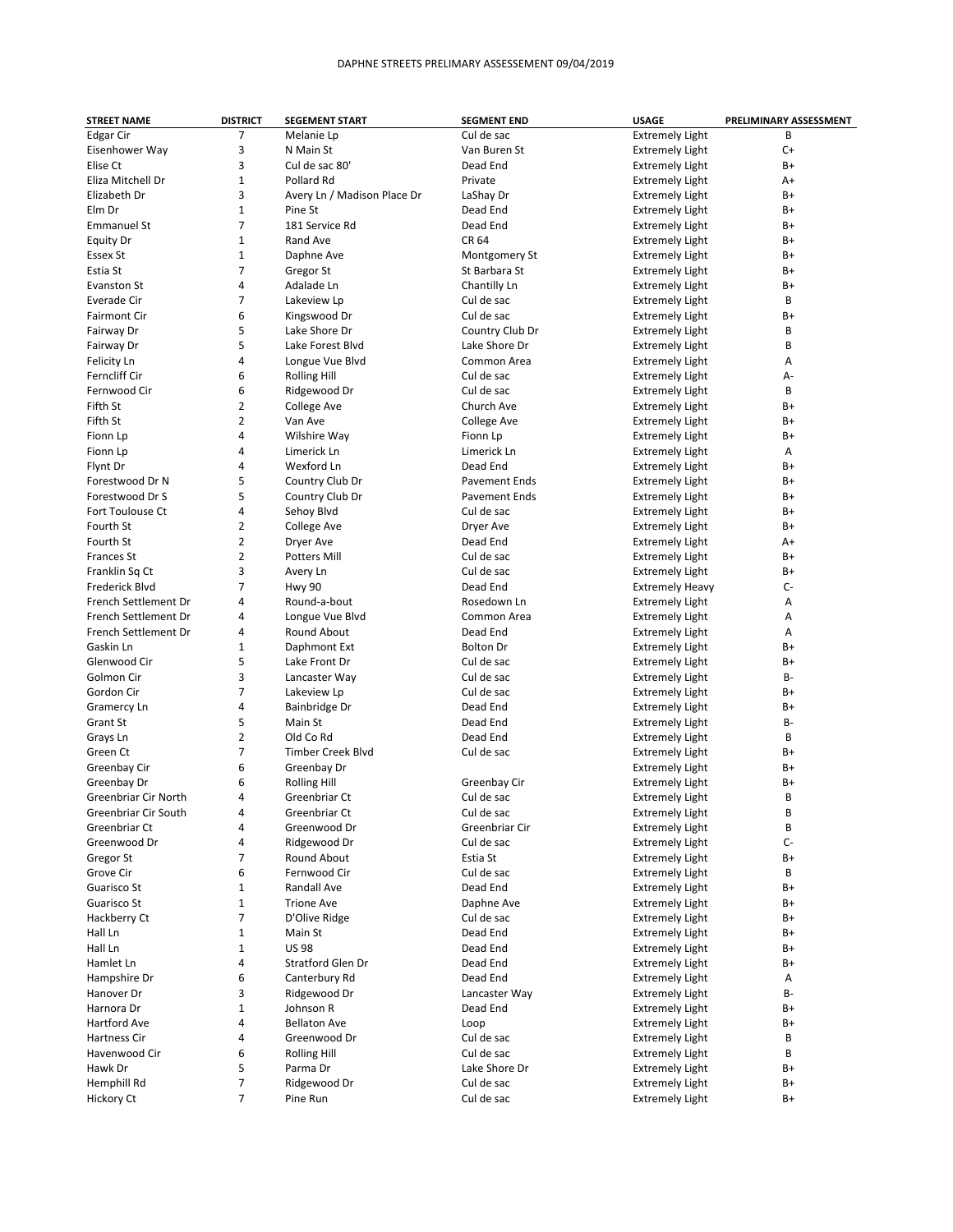| <b>STREET NAME</b>   | <b>DISTRICT</b> | <b>SEGEMENT START</b>      | <b>SEGMENT END</b>           | <b>USAGE</b>           | PRELIMINARY ASSESSMENT |
|----------------------|-----------------|----------------------------|------------------------------|------------------------|------------------------|
| Hidden Cir           | 4               | Ridgewood Dr               | Cul de sac                   | <b>Extremely Light</b> | B                      |
| Hidden Creek Cir     | 7               | <b>Hwy 90</b>              | Cul de sac                   | <b>Extremely Light</b> | B+                     |
| <b>Highland Cir</b>  | 6               | Kingswood Dr               | Cul de sac                   | <b>Extremely Light</b> | B-                     |
| <b>Hillcrest Cir</b> | 5               | <b>Bayview Dr</b>          | Cul de sac                   | <b>Extremely Light</b> | B+                     |
| Hillwood Cir         | $\overline{2}$  | Main St                    | Cul de sac                   | <b>Extremely Light</b> | B+                     |
| Hobby Horse Ln       | 4               | Preakness Ct               | Carousel Ct                  | <b>Extremely Light</b> | B+                     |
| Holley Ct            | 4               | Creekwood                  | Cul de sac                   | <b>Extremely Light</b> | B+                     |
| Holly Ln             | 4               | Fairway Dr                 | Pine Ridge Rd                |                        | B                      |
|                      |                 |                            |                              | <b>Extremely Light</b> |                        |
| Holt St              | 2               | Deer Ave                   | Dead End                     | <b>Extremely Light</b> | $B+$                   |
| Holy Cross Dr        | $\mathbf{1}$    | Main St                    | Holy Cross Cir               | <b>Extremely Light</b> | B                      |
| Honeysuckle Dr       | 5               | Lake Shore Dr              | Parkwood Ave                 | <b>Extremely Light</b> | B+                     |
| Honeysuckle Ln       | 4               | Japanica Ln                | Dead End                     | <b>Extremely Light</b> | B+                     |
| Hope Dr              | 6               | Rolling Hill Dr            | Rolling Hill Dr              | <b>Extremely Light</b> | B+                     |
| Huxford St           | 4               | <b>Bellaton Ave</b>        | Dead End                     | <b>Extremely Light</b> | B+                     |
| Indigo Ln            | 3               | Parker Ln                  | Cul de sac                   | <b>Extremely Light</b> | B+                     |
| Iris Cir             | 3               | Michael Lp                 | Cul de sac                   | <b>Extremely Light</b> | В-                     |
| Iron Rock Cir        | 7               | <b>Bayview Dr</b>          | Cul de sac                   | <b>Extremely Light</b> | B+                     |
| Ivy Cir              | 4               | Buena Vista Dr             | Cul de sac                   | <b>Extremely Light</b> | $B+$                   |
| Jackson Oak Dr       | 3               | Main St                    | Loop                         | <b>Extremely Light</b> | $B+$                   |
| Jackson Sq           | 3               | Main St                    | Loop                         | <b>Extremely Light</b> | B                      |
| Jackson St           | 5               | Main St                    | Dead End                     | <b>Extremely Light</b> | B-                     |
|                      | 6               |                            | Cul de sac                   |                        |                        |
| James Cir            |                 | Hope Dr                    |                              | <b>Extremely Light</b> | А-                     |
| Japonica Ln          | 3               | Park Dr                    | Dead End                     | <b>Extremely Light</b> | B+                     |
| Jason Cir            | 3               | N Main St                  | Cul de sac                   | <b>Extremely Light</b> | B-                     |
| Jason Malbis Blyd    | 7               | <b>Hwy 90</b>              | Round About                  | <b>Extremely Light</b> | B+                     |
| Jean Cir             | 3               | Lancaster Way              | Cul de sac                   | <b>Extremely Light</b> | B-                     |
| Jenkins Ln           | 3               | Park Dr                    | Cul de sac                   | <b>Extremely Light</b> | B                      |
| Jewel Cir            | 6               | Hope Dr                    | Cul de sac                   | <b>Extremely Light</b> | B                      |
| Johnson Rd           | $\mathbf{1}$    | <b>US98</b>                | Pine St                      | <b>Extremely Light</b> | <b>B-</b>              |
| Johnson Rd           | 1               | Main St                    | <b>US98</b>                  | <b>Extremely Light</b> | B                      |
| Jones St             | $\mathbf{1}$    | Pickett Ave                | Johnson Rd                   | <b>Extremely Light</b> | B                      |
| Jordan Ln East       | 2               | Main St                    | Dead End                     | <b>Extremely Light</b> | B-                     |
| Jordan Ln West       | 2               | Captain O'Neal Dr          | Dead End                     | <b>Extremely Light</b> | B+                     |
| Jordan Rd            | 3               | Publix Parking Lot         | <b>Thomas Medical Center</b> | Light                  | D+                     |
| Juniper Ct           | $\mathbf{1}$    | <b>Whispering Pines Rd</b> | Cul de sac                   | <b>Extremely Light</b> | B+                     |
|                      | 7               |                            |                              |                        | B+                     |
| Justina Ave          |                 | Frederick Blvd             | <b>Hwy 181</b>               | <b>Extremely Light</b> |                        |
| Kari Ln              | 3               | Lashay Dr                  | Dead End                     | <b>Extremely Light</b> | Α                      |
| Kasey Ct             | 4               | Bella Dr                   | Cul de sac                   | <b>Extremely Light</b> | B+                     |
| Kentwood Cir         | 7               | Kentwood Dr                | Double Cul de sac            | <b>Extremely Light</b> | B+                     |
| Kentwood Dr          | 7               | Meadowbrook Cir            | Cul de sac                   | <b>Extremely Light</b> | $B+$                   |
| Kilkenny Ln          | 4               | Wexford                    | <b>New Construction</b>      | <b>Extremely Light</b> | B+                     |
| Kingswood Dr         | 6               | Ridgewood Dr               | Ridgewood Dr                 | <b>Extremely Light</b> | B-                     |
| Krystal Ridge        | 4               | County Rd 13               | Cul de sac                   | <b>Extremely Light</b> | B+                     |
| Lachlan Ct           | 4               | Cul de sac                 | Cul de sac                   | <b>Extremely Light</b> | B+                     |
| Laguna Cir           | 6               | Rolling Hill Dr            | Cul de sac                   | <b>Extremely Light</b> | А-                     |
| Lake Cove Cir        |                 | Bayview Dr                 | Cul de sac                   | <b>Extremely Light</b> | $B+$                   |
| Lake Forest Blvd     | 5               | Parma                      | D'Olive Springs              | Medium Heavy           | $C-$                   |
| Lake Forest Blvd     | 5               | Country Club Dr            | Parma Dr                     | Light                  | B                      |
| Lake Forest Blvd     | 5               | Windsor Dr                 | Country Club Dr              | Light                  | В                      |
| Lake Front Dr        | 5               | <b>Bayview Dr</b>          | <b>Grand Point Apt</b>       | Medium                 | $C+$                   |
|                      | 5               |                            |                              |                        |                        |
| Lake Shore Dr        |                 | Honeysuckle Dr             | Dead End                     | <b>Extremely Light</b> | B-                     |
| Lake Shore Dr        | 5               | Lake Forest Blvd           | Honeysuckle Dr               | <b>Extremely Light</b> | В                      |
| Lakeview Lp          | 7               | <b>Bayview Dr</b>          | Gordon Cir                   | <b>Extremely Light</b> | B-                     |
| Lakeview Lp          | 7               | Gordon Cir                 | <b>Tracy Cir</b>             | <b>Extremely Light</b> | В                      |
| Lakeview Lp          | 7               | <b>Tracy Cir</b>           | <b>Bayview Dr</b>            | <b>Extremely Light</b> | В                      |
| Lamhatty Ln N        | 4               | S. Lamhatty Ln             | Cul de sac                   | <b>Extremely Light</b> | $B+$                   |
| Lamhatty Ln S        | 4               | N. Lamhatty Ln             | N. Lamhatty Ln               | <b>Extremely Light</b> | $B+$                   |
| Lancaster Cir        | 6               | Broadmoor Dr               | Cul de sac                   | <b>Extremely Light</b> | B+                     |
| Lancaster Way        | 3               | Windsor Dr                 | Dead End                     | <b>Extremely Light</b> | В-                     |
| Landing Eagle Dr     | 3               | Pollard Rd                 | Eagle Creek E & W            | <b>Extremely Light</b> | B+                     |
| Landings Rd          | 2               | Old Co Rd                  | Cul de sac                   | <b>Extremely Light</b> | $B+$                   |
| Larosa Cir           | 6               | Larosa                     | Cul de sac                   | <b>Extremely Light</b> | В                      |
| Larosa Dr            | 6               | Ridgewood Dr               | Larosa Cir                   | <b>Extremely Light</b> | B+                     |
| Lashay Dr            | 3               | Dead End                   | Dead End                     | <b>Extremely Light</b> | B+                     |
|                      |                 |                            |                              |                        |                        |
| Laurel Ct            | 7               | Middle Creek Cir           | Cul de sac                   | <b>Extremely Light</b> | B+                     |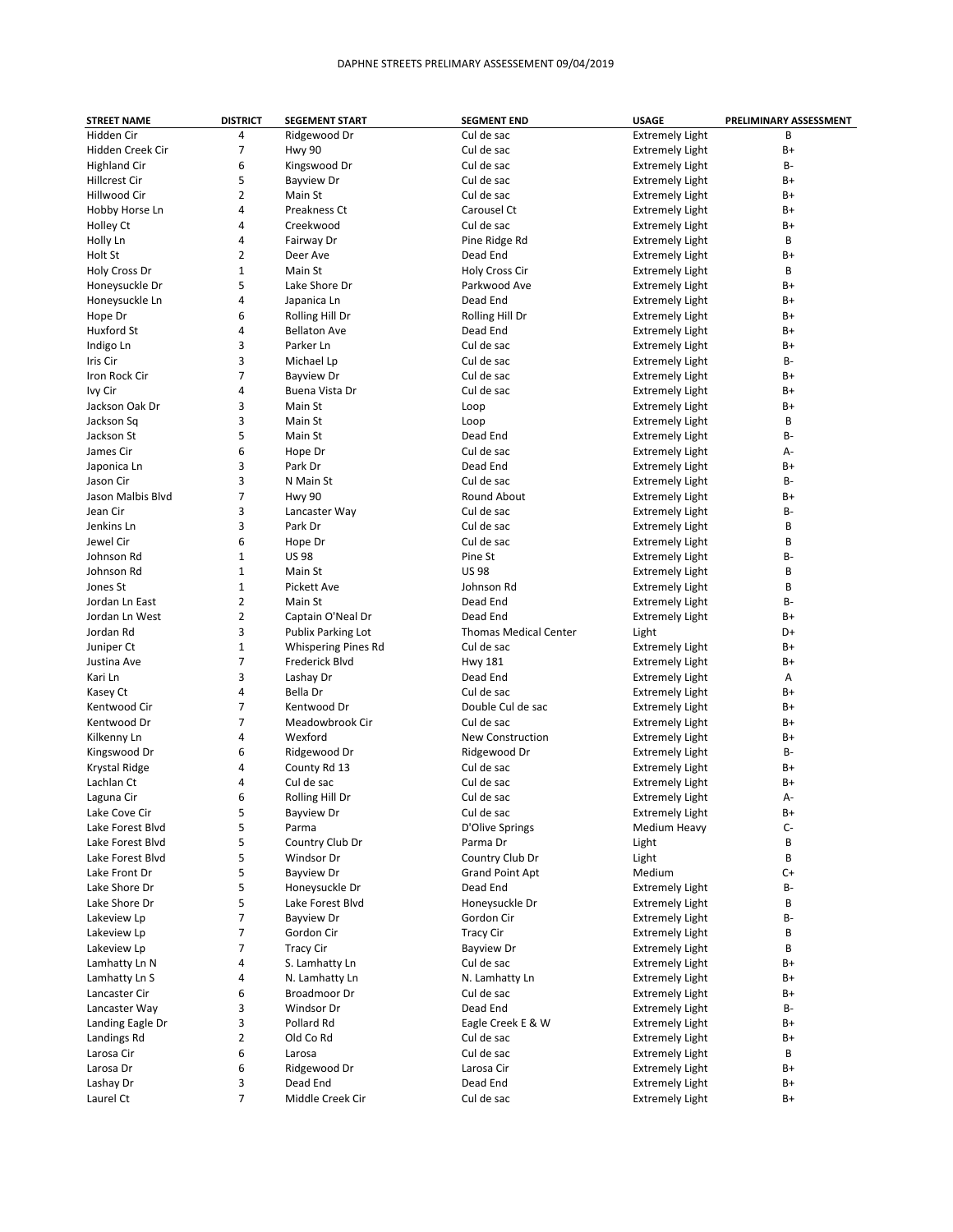| <b>STREET NAME</b>   | <b>DISTRICT</b> | <b>SEGEMENT START</b>            | <b>SEGMENT END</b>                       | <b>USAGE</b>           | PRELIMINARY ASSESSMENT |
|----------------------|-----------------|----------------------------------|------------------------------------------|------------------------|------------------------|
| Laurel Place         | 2               | Main St                          | Round-a-bout                             | <b>Extremely Light</b> | B+                     |
| Lavender Ln          | 1               | <b>Hwy 98</b>                    | Dead End                                 | <b>Extremely Light</b> | B+                     |
| Laverne Cir          | 6               | <b>Rolling Hill</b>              | Cul de sac                               | <b>Extremely Light</b> | А-                     |
| Lawson Rd            | 6               | Ridgewood Dr                     | Lawson Rd Ext                            | Heavy                  | D+                     |
| Lawson Rd            | 6               | Ridgewood Dr                     | Champions Way                            | Medium Heavy           | $C+$                   |
| Lawson Rd Ext        | 6               | Lawson Rd                        | Dead End                                 | <b>Extremely Light</b> | B+                     |
| Lea Ave              | $\overline{2}$  | Old Co Rd                        | Main St                                  | <b>Extremely Light</b> | B+                     |
|                      | 4               |                                  | Cul de sac                               |                        | B+                     |
| Leigh Cir            |                 | Ridgewood Dr                     |                                          | <b>Extremely Light</b> |                        |
| Lejay Cir            | 4               | Sweetbriar                       | Cul de sac                               | <b>Extremely Light</b> | B+                     |
| Lett Ave             | $\mathbf{1}$    | Crandall St                      | <b>Bailey St</b>                         | <b>Extremely Light</b> | B+                     |
| Leyland Ln           | 7               | Loblolly Cir                     | Dead End                                 | <b>Extremely Light</b> | B+                     |
| Limerick Ln          | 4               | Dunmore                          | <b>Round About</b>                       | <b>Extremely Light</b> | B+                     |
| Limerick Ln          | 4               | Round About                      | Fionn Lp                                 | <b>Extremely Light</b> | B+                     |
| Lincoln St           | 5               | Main St                          | Dead End                                 | <b>Extremely Light</b> | B+                     |
| Lindsey Cir          | 4               | Buena Vista Dr                   | Cul de sac                               | <b>Extremely Light</b> | <b>B-</b>              |
| Lively Cir           | 3               | Lancaster Way                    | Cul de sac                               | <b>Extremely Light</b> | B-                     |
| Loblolly Cir         | 7               | Persimmon Ct                     | Persimmon Ct                             | <b>Extremely Light</b> | B+                     |
| Locke Ln             | 1               | Caroline Ave                     | <b>Wilson Ave</b>                        | <b>Extremely Light</b> | B+                     |
| Longue Vue Blvd      | 4               | County Rd 13                     | Rosedown Ln                              | <b>Extremely Light</b> | B+                     |
| Lovette Ln           | 2               | Captain O'Neal Dr                | Dead End                                 | <b>Extremely Light</b> | B+                     |
| Lovette Ln           | 2               | Captain O'Neal Dr                | Lovette Ln                               | <b>Extremely Light</b> | B+                     |
| Lynwood Cir          | 7               | Woodside Dr                      | Cul de sac                               |                        | <b>B-</b>              |
|                      |                 |                                  |                                          | <b>Extremely Light</b> |                        |
| <b>Madison Place</b> | 3               | Parker Ln                        | Avery Ln / Elizabeth Dr                  | <b>Extremely Light</b> | B                      |
| <b>Madison St</b>    | 3               | Yacht Club Dr                    | Dead End                                 | <b>Extremely Light</b> | B                      |
| Magnolia Ave         | 2               | Old Co Rd                        | Main St                                  | <b>Extremely Light</b> | B                      |
| Magnolia Ct          | 7               | Middle Creek Cir                 | Cul de sac                               | <b>Extremely Light</b> | B+                     |
| Main St              | 3               | Windsor Dr                       | Hwy 90 (Jubilee Sq)                      | <b>Extremely Light</b> | B+                     |
| Main St              | $\overline{2}$  | Magnolia Ave begin valley gutter | Van Ave end valley gutter                | Heavy                  | B+                     |
| Main St              | $\overline{2}$  | Van Ave / end of gutter          | Ryan Ave / city limits                   | Heavy                  | B+                     |
| Main St              | 2               | <b>Whispering Pines Rd</b>       | Lea Ave beginning of valley gutter Heavy |                        | B+                     |
| Main St              | 3               | <b>Hwy 98</b>                    | Whispering Pine Rd                       | Heavy                  | B+                     |
| Majors Ct            | 4               | Creekwood                        | Cul de sac                               | <b>Extremely Light</b> | B+                     |
| Malibu Cir           | 5               | <b>Bayview Dr</b>                | <b>Bayview Dr</b>                        | <b>Extremely Light</b> | B+                     |
| Manci Ave            | 1               | Main St                          | Guarisco St                              | <b>Extremely Light</b> | B+                     |
| Maple Cir            | 6               | Maplewood                        | Cul de sac                               | <b>Extremely Light</b> | B                      |
| Maple Dr             | $\mathbf{1}$    | Pine St                          | Dead End                                 | <b>Extremely Light</b> | B+                     |
| Maplewood Lp         | 6               | Montclair Lp                     | Montclair Lp                             | <b>Extremely Light</b> | B                      |
|                      |                 |                                  |                                          |                        |                        |
| Marc Cir             | 6               | Greenbay Cir                     | Cul de sac                               | <b>Extremely Light</b> | B+                     |
| Marchand Ave         | 4               | Cul de sac 36'                   | Dead End                                 | <b>Extremely Light</b> | B+                     |
| Marie Ln             | 6               | Cameron Cir                      | Dead End                                 | <b>Extremely Light</b> | B+                     |
| Marikesh Dr          | 6               | Ridgewood Dr                     | Cul de sac                               | <b>Extremely Light</b> | <b>B-</b>              |
| Maxwell Ave          | 2               | Main St                          | Captain O'Neal Dr                        | Medium                 | С                      |
| Mayor St             | 6               | Meadow Wood Dr                   | Dead end                                 | <b>Extremely Light</b> | B+                     |
| <b>McAdams Ave</b>   | 2               | Main St                          | McMillan Ave                             | <b>Extremely Light</b> | B+                     |
| McDuffie Cir         | 6               | Rolling Hill Dr                  | Cul de sac                               | <b>Extremely Light</b> | B+                     |
| McMillan Ave         | 2               | McAdams & Potters Mill           | Dead End / Captain O'Neal                | <b>Extremely Light</b> | B+                     |
| McMillan Ave         | 2               | Captain O'Neal Dr                | Dead End                                 | <b>Extremely Light</b> | B+                     |
| <b>McPhillips Dr</b> | $\mathbf{1}$    | Dauphine Cir                     | Wilson Ave                               | <b>Extremely Light</b> | B+                     |
| McSara Ct            | 7               | Mill Ln                          | Cul de sac                               | <b>Extremely Light</b> | B+                     |
| Meadow Cir           | 4               | Brentwood Dr                     | Cul de sac                               | <b>Extremely Light</b> | B+                     |
| Meadow Wood Cir      | 6               | Meadow Wood Lp                   | Cul de sac                               | <b>Extremely Light</b> | B+                     |
| Meadow Wood Dr       | 6               | Lawson Rd                        | Cul de sac                               | <b>Extremely Light</b> | В                      |
| Meadow Wood Lp       | 6               | Meadow Wood Dr                   | Meadow Wood Dr                           | <b>Extremely Light</b> | В                      |
|                      |                 |                                  |                                          |                        |                        |
| Meadowbrook Cir      | 7               | Ridgewood Dr                     | Cul de sac                               | <b>Extremely Light</b> | B+                     |
| Melanie Lp           | 7               | Worchester Dr                    |                                          | <b>Extremely Light</b> | В                      |
| Mellattau Cir        | 7               | Ridgewood Dr                     | Cul de sac                               | <b>Extremely Light</b> | B+                     |
| Melody Ln            | 4               | Japonica Ln                      | Dead End                                 | <b>Extremely Light</b> | B+                     |
| Michael Lp           | 3               | Ridgewood Dr                     | Ridgewood Dr                             | <b>Extremely Light</b> | В-                     |
| Micheal Cir          | 3               | Michael Loop                     | Cul de sac                               | <b>Extremely Light</b> | <b>B-</b>              |
| Michocaun Cir        | 6               | Marikesh Dr                      | Cul de sac                               | <b>Extremely Light</b> | В                      |
| Middle Creek Cir     | 7               | Pine Run                         | Pine Run                                 | <b>Extremely Light</b> | B+                     |
| Milburn Cir          | 7               | <b>Bayview Dr</b>                | Cul de sac                               | <b>Extremely Light</b> | В-                     |
| Mill Ln              | 7               | Walgreens                        | Dead End                                 | <b>Extremely Light</b> | B+                     |
| Millwood Cir         | 7               | Mill Ln                          | Cul de sac                               | <b>Extremely Light</b> | B+                     |
| Milton Jones Rd      | 4               | CR 13                            | <b>US 181</b>                            | Medium                 | С                      |
|                      |                 |                                  |                                          |                        |                        |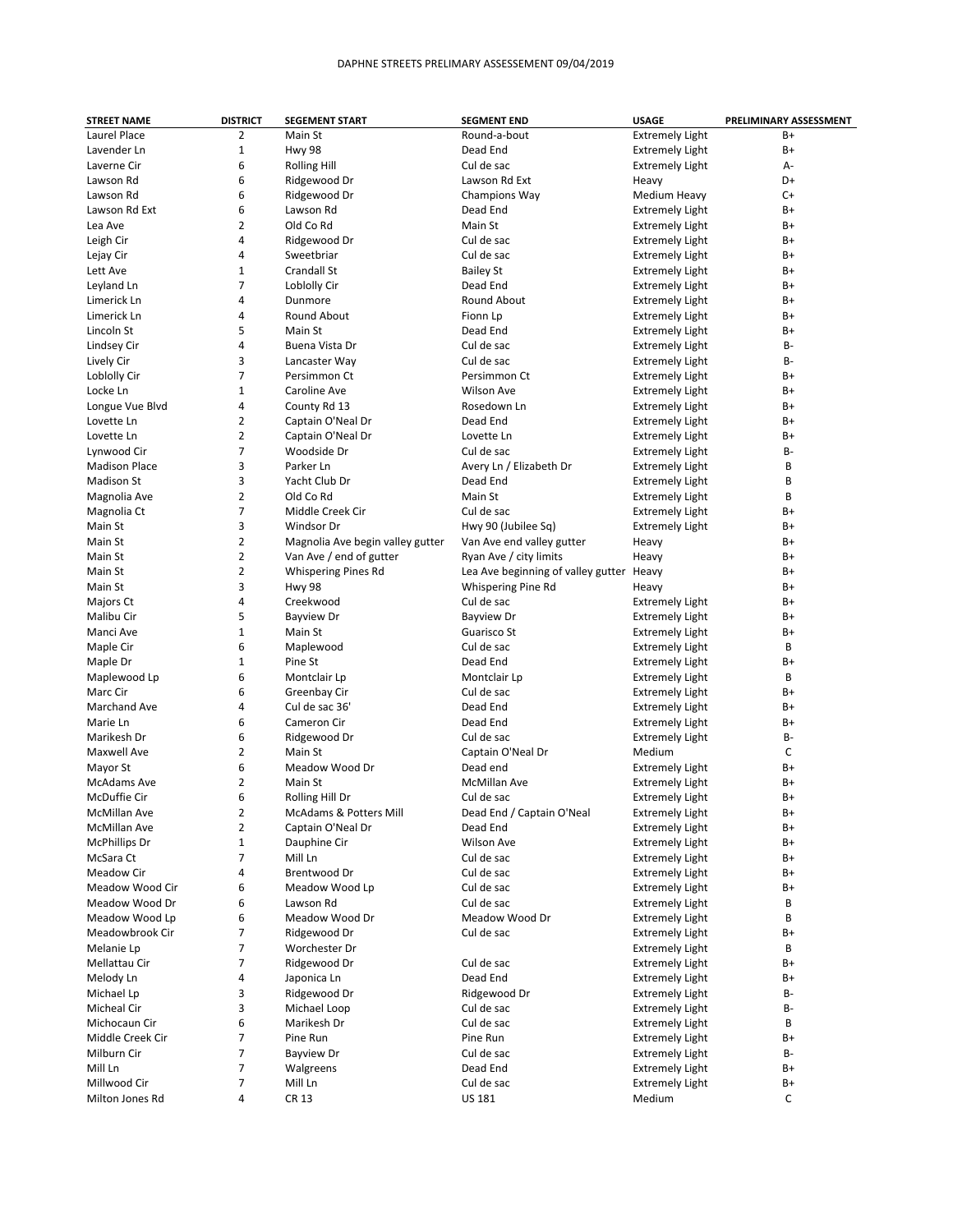| <b>STREET NAME</b> | <b>DISTRICT</b> | <b>SEGEMENT START</b>      | <b>SEGMENT END</b>                              | <b>USAGE</b>           | PRELIMINARY ASSESSMENT |
|--------------------|-----------------|----------------------------|-------------------------------------------------|------------------------|------------------------|
| Mirage Ln          | 3               | Parker Ln                  | Private Driveway                                | <b>Extremely Light</b> | A                      |
| Mistletoe Ct       | 7               | Pine Run                   | Cul de sac                                      | <b>Extremely Light</b> | B+                     |
| <b>Moniac Cove</b> | 4               | Marchand Ave               | Cul de sac                                      | <b>Extremely Light</b> | B+                     |
| Monroe St          | 3               | <b>Hwy 98</b>              | Parking Lot                                     | <b>Extremely Light</b> | B+                     |
| Montclair Lp       | 6               | Ridgewood Dr               |                                                 | <b>Extremely Light</b> | B                      |
| Montclair Lp       | 4               | Ridgewood Dr               | Cul de sac                                      | <b>Extremely Light</b> | B+                     |
| Montclair Pl       | 4               | Montclair Lp               | Montclair Lp                                    | <b>Extremely Light</b> | B+                     |
| Montgomery St      | $\mathbf{1}$    | Essex St                   | Dead End                                        | <b>Extremely Light</b> | B+                     |
| Montpelier Pl      | 4               | Red Eagle Dr               | Cul de sac                                      | <b>Extremely Light</b> | B+                     |
|                    | 6               | Ridgewood Dr               | Cul de sac                                      |                        | B+                     |
| Moore Cir          |                 |                            |                                                 | <b>Extremely Light</b> |                        |
| Moore Ln           | 3               | Pinehill Rd                | Private                                         | <b>Extremely Light</b> | В                      |
| Myrna Cir          | 5               | Parkwood Ave               | Cul de sac                                      | <b>Extremely Light</b> | B+                     |
| Nesting Eagle Ct   | 3               | Landing Eagle Dr           | Cul de sac                                      | <b>Extremely Light</b> | B+                     |
| Nicholson Ave      | $\overline{2}$  | Captain O'Neal             | Second St                                       | <b>Extremely Light</b> | B+                     |
| Nicole Cir         | $\overline{7}$  | <b>Bayview Dr</b>          | Cul de sac                                      | <b>Extremely Light</b> | B                      |
| North Ct           | $\overline{7}$  | <b>Timber Creek Blvd</b>   | Cul de sac                                      | <b>Extremely Light</b> | B+                     |
| Nottingham Ct      | 6               | Canterbury Rd              | Cul-de-sac                                      | <b>Extremely Light</b> | А-                     |
| Oak Bluff Dr       | $\overline{2}$  | Maxwell Ave                | Cul de sac                                      | <b>Extremely Light</b> | B+                     |
| Oak Ridge Ct East  | $\overline{2}$  | Main St                    | Cul de sac                                      | <b>Extremely Light</b> | B+                     |
| Oak Ridge Ct West  | $\overline{2}$  | Old Cord                   | Cul de sac                                      | <b>Extremely Light</b> | B+                     |
| Oak St             | $\mathbf{1}$    | Pine St                    | Daphmont Dr                                     | <b>Extremely Light</b> | B+                     |
| Oak Wood Ct        | 5               | Wedgewood Ct               | Wedgewood Ct                                    | <b>Extremely Light</b> | В                      |
| Oakachoy Lp        | 4               | Sehoy Blvd                 | Sehoy Blvd                                      | <b>Extremely Light</b> | B+                     |
| Oakstone Dr West   | $\overline{7}$  | <b>Hwy 90</b>              | Cul de sac                                      | <b>Extremely Light</b> | Α                      |
| Oakstone Dr        | $\overline{7}$  | Hwy 90                     | Cul de sac                                      | <b>Extremely Light</b> | Α                      |
| Oakstone Dr East   | $\overline{7}$  | <b>Hwy 90</b>              | Cul de sac                                      | <b>Extremely Light</b> | А                      |
| Old County Rd      | $\overline{2}$  | Grays Ln                   | College Ave                                     | <b>Extremely Light</b> | В-                     |
| Old County Rd      | $\overline{2}$  | Deer Ave                   | Durnford Hill Ct                                | Medium Heavy           | C+                     |
| Old County Rd      | $\overline{2}$  | Beall Ln                   | Landings Rd                                     | <b>Extremely Light</b> | Α                      |
| Old County Rd      | $\overline{2}$  | <b>McMillan Ave</b>        | Dead End                                        | Medium Heavy           | А-                     |
| Old Spanish Trail  | $\mathbf{1}$    | <b>Whispering Pines Rd</b> | Dauphine Cir                                    | <b>Extremely Light</b> | B+                     |
| Ottawa Dr          | 4               | County Rd 13               | Ottawa Dr                                       | <b>Extremely Light</b> | B+                     |
| Oxford Cir         | 1               | Westchester Dr             | Cul de sac                                      | <b>Extremely Light</b> | В-                     |
| Pagan Cir          | 6               | Ridgewood Dr               | Cul de sac                                      | <b>Extremely Light</b> | B                      |
| Paige Cir          | 3               | Ridgewood Dr               | Cul de sac                                      | <b>Extremely Light</b> | В-                     |
| Palisade Cir       | 6               | Hope Dr                    | Cul de sac                                      | <b>Extremely Light</b> | B+                     |
| Palmetto Ct        | 4               | Creekwood Dr               | Cul de sac                                      | <b>Extremely Light</b> | B+                     |
| Palmetto Ct        | 4               | Creekwood Dr               | Cul de sac                                      | <b>Extremely Light</b> | B+                     |
| Papa George St     | $\overline{7}$  |                            |                                                 | <b>Extremely Light</b> | B+                     |
| Papas St           | 7               | St Basil                   | Dead End                                        | <b>Extremely Light</b> | B+                     |
| Park Dr            | 3               |                            | North Main St                                   |                        | D+                     |
| Parker Ln          | 3               | Pollard Rd / City Limits   |                                                 | Medium Heavy           | В-                     |
|                    |                 | <b>Whispering Pines Rd</b> | Yancey Branch Woods/ Cul de sac Extremely Light |                        |                        |
| Parkwood Ave       | 5               | Fairway Dr                 | Country Club Dr                                 | <b>Extremely Light</b> | В-                     |
| Parkwood Cir       | 6               | <b>Rolling Hill</b>        | Cul de sac                                      | <b>Extremely Light</b> | B+                     |
| Parlange Ln        | 4               | Longue Vue Blvd            | Dead End                                        | <b>Extremely Light</b> | B+                     |
| Parma Dr           | 5               | Lake Forest Blvd           | Lake Shore Dr                                   | <b>Extremely Light</b> | В                      |
| Patrick St         | 2               | Potters Mill Ave           | Cul de sac                                      | <b>Extremely Light</b> | B+                     |
| Paynes Gray Ln     | 4               | N. Lamhatty Ln             | Cul de sac                                      | <b>Extremely Light</b> | B+                     |
| Pecan Ct           | 1               | Pollard Rd                 | Cul de sac                                      | <b>Extremely Light</b> | B+                     |
| Pecan Dr           | 1               | Pine St                    | Maple Dr                                        | <b>Extremely Light</b> | B+                     |
| Penny Ln           | 6               | Ridgewood Dr               | Cul de sac                                      | <b>Extremely Light</b> | B+                     |
| Perch St           | $\mathbf 1$     | Van Ave                    | Dead End                                        | <b>Extremely Light</b> | B+                     |
| Perry Cir          | 6               | Montclair Lp               | Cul de sac                                      | <b>Extremely Light</b> | В                      |
| Persimmon Ct       | 7               | Pine Run                   | Dead End                                        | <b>Extremely Light</b> | B+                     |
| Pickett Ave        | 1               | <b>Hwy 98</b>              | Jones St                                        | <b>Extremely Light</b> | В                      |
| Piedmont Cir       | 7               | Ridgewood Dr               | Cul de sac                                      | <b>Extremely Light</b> | В                      |
| Pine Ct            | $\overline{7}$  | <b>Timber Creek Blvd</b>   | Cul de sac                                      | <b>Extremely Light</b> | B+                     |
| Pine Log Ct        | 4               | Creekwood                  | Cul de sac                                      | <b>Extremely Light</b> | B+                     |
| Pine Run           | 7               | <b>Timber Creek Blvd</b>   | Dead End                                        | Medium                 | B-                     |
| Pine St            | 1               | Johnson Rd                 | Dead End                                        | <b>Extremely Light</b> | В                      |
| Pinehill Dr        | 3               | N Main St                  | Park Dr                                         | <b>Extremely Light</b> | B+                     |
| Pineridge Rd       | 5               | Lake Forest Blvd           | Lake Shore Dr                                   | <b>Extremely Light</b> | В                      |
| Pineview Cir       | 7               | <b>Bayview Dr</b>          | Cul de sac                                      | <b>Extremely Light</b> | В-                     |
| Pinewood Ct        | $\mathbf{1}$    | Cul de sac                 | Cul de sac                                      | <b>Extremely Light</b> | B+                     |
| Pinewood St        | $\mathbf{1}$    | Ryan Ave                   | Pinewood Ct                                     | <b>Extremely Light</b> | B+                     |
|                    |                 |                            |                                                 |                        |                        |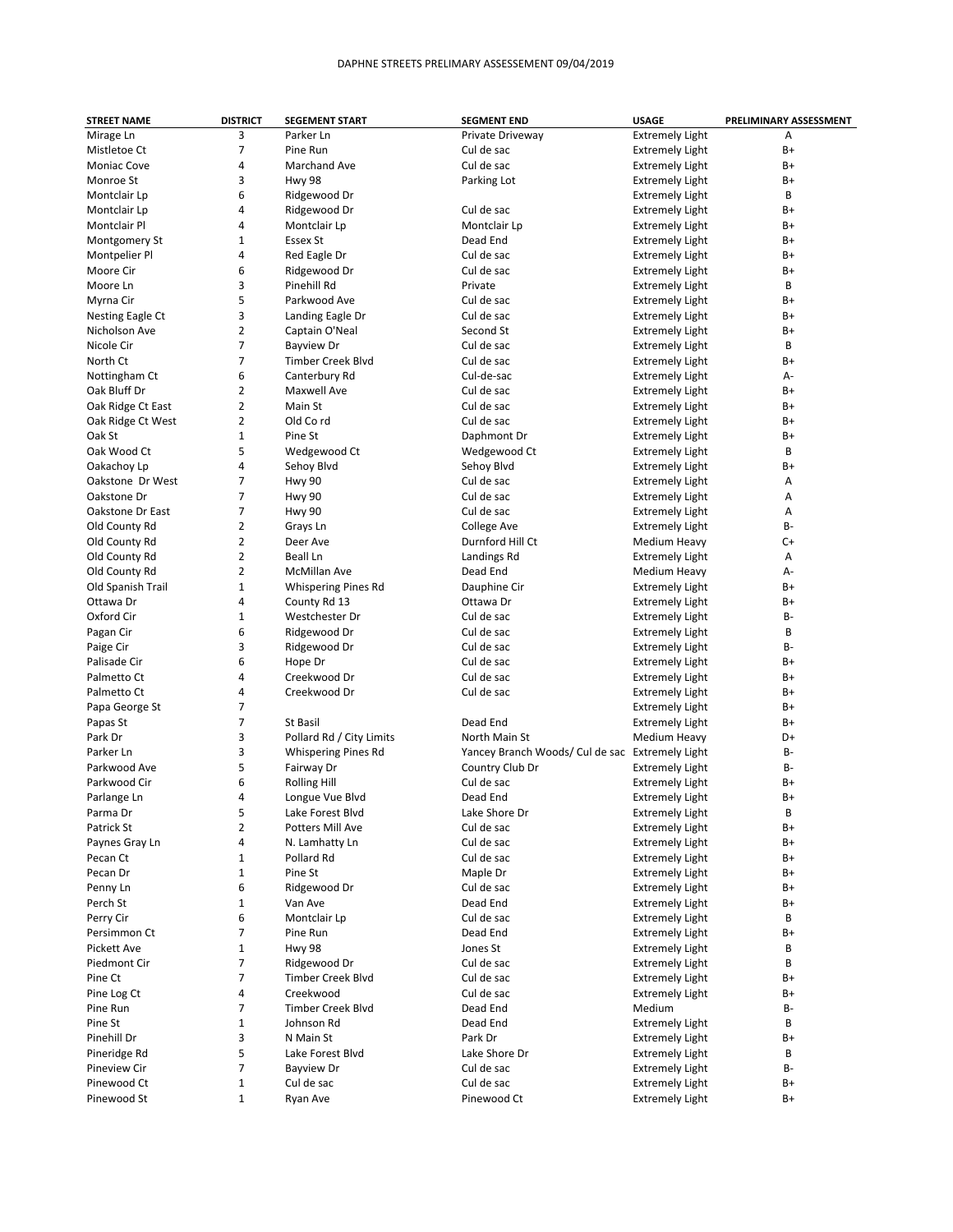| <b>STREET NAME</b>     | <b>DISTRICT</b> | <b>SEGEMENT START</b>    | <b>SEGMENT END</b>       | <b>USAGE</b>           | PRELIMINARY ASSESSMENT |
|------------------------|-----------------|--------------------------|--------------------------|------------------------|------------------------|
| Pippin Cir             | 4               | Sweetbriar Cir           | Cul de sac               | <b>Extremely Light</b> | B+                     |
| Plaza Cir              | 6               | Ridgewood Dr             | Cul de sac               | <b>Extremely Light</b> | B+                     |
| Poche Ln               | 4               | Rosedown Ln              | Asphodel Ln              | <b>Extremely Light</b> | А                      |
| Poet's Corner          | 6               | Canterbury Rd            | Cul de sac               | <b>Extremely Light</b> | А-                     |
| Pollard Rd             | 3               | Whispering Pines Rd      | Park Dr                  | Heavy                  | D+                     |
| Pollard Rd             | 1               | <b>Whispering Pines</b>  | Co Rd 64                 | Heavy                  | D+                     |
| Pollard Rd             | 1               | Co Rd 64 - Daphne Ave    | <b>City Limits</b>       | Heavy                  | D+                     |
| Polo Trace             | $\overline{2}$  | Old County Rd            | Cul de sac               |                        | B                      |
|                        |                 |                          |                          | <b>Extremely Light</b> |                        |
| Potters Mill Ave       | 2               | Main St                  | Old Co Rd & McMillan Ave | <b>Extremely Light</b> | B+                     |
| Preakness Ct           | 4               | <b>Stratford Glen Dr</b> | Cul de sac               | <b>Extremely Light</b> | B+                     |
| <b>Professional Pl</b> | $\overline{2}$  | Main St                  | Hwy 98                   | <b>Extremely Light</b> | B+                     |
| Profit Dr              | 1               | <b>Stanton Rd</b>        | <b>Fire Training</b>     | <b>Extremely Light</b> | B+                     |
| Profit Dr. Extension   | $\mathbf{1}$    | Profit Dr.               | Johnson Rd               | <b>Extremely Light</b> | A+                     |
| Public Works Rd        | 1               | Rand Ave                 | Well Rd                  | Light                  | Α                      |
| Pulpwood Cir           | 7               | D'Olive Ridge            | Cul de sac               | <b>Extremely Light</b> | B+                     |
| Rainer Cir             | 4               | Ridgewood Dr             | Cul de sac               | <b>Extremely Light</b> | B+                     |
| Rand Ave               | 1               | Co Rd 13                 | Capital Dr               | Medium                 | <b>B-</b>              |
| Randall Ave            | 2               | Main St                  | Hwy 98                   | Medium Heavy           | C+                     |
| Randall Ave            | 1               | <b>Hwy 98</b>            | Pollard Rd               | Medium Heavy           | А-                     |
| Red Eagle Dr           | 4               | Marchand Ave             | Cul de sac               | <b>Extremely Light</b> | B+                     |
| Reeds Ln               | $\mathbf{1}$    | Jones                    | Dead End                 | <b>Extremely Light</b> | B+                     |
| Renaissance Blvd       | 7               | Frederick                | Hwy 90                   | Medium                 | <b>B-</b>              |
| Ridgewood Dr           | $\overline{7}$  | <b>Bayview Dr</b>        | Meadowbrook Cir          | <b>Extremely Light</b> | A+                     |
| Ridgewood Dr           | 7               | Meadowbrook Cir          | Worchester Dr            | <b>Extremely Light</b> | A+                     |
| Ridgewood Dr           | 6               | Lawson Rd                |                          |                        | А-                     |
|                        |                 |                          | Dunbar Loop (east)       | Medium Heavy           |                        |
| Ridgewood Dr           | 6               | Buena Vista Dr           | Dunbar Loop (east)       | Medium Heavy           | А-                     |
| Ridgewood Dr           | 7               | Worchester Dr            | Worchester Dr            | Medium Heavy           | А-                     |
| Ridgewood Dr           | 4               | <b>Buena Vista</b>       | Bayview                  | Medium Heavy           | А-                     |
| Ridgwood               | 7               | Lawson Rd                | Worchester Dr            | <b>Extremely Light</b> | Α                      |
| Ridgwood Dr            | 6               | Lawson Road              | Dunbar Lp                | <b>Extremely Light</b> | Α                      |
| Rita Cir               | 7               | Woodside Dr              | Cul de sac               | <b>Extremely Light</b> | А                      |
| <b>River Oaks Cir</b>  | 5               | Country Club Dr          | Cul de sac               | <b>Extremely Light</b> | B+                     |
| Rocking Horse Cir      | 4               | Hobby Horse Ln           | Cul de sac               | <b>Extremely Light</b> | B+                     |
| Rolling Hill Cir       | 6               | <b>Rolling Hill</b>      | Cul de sac               | <b>Extremely Light</b> | A+                     |
| Rolling Hill Dr        | 6               | Bayview                  | Bayview                  | <b>Extremely Light</b> | B                      |
| Rosedown Ln            | 4               | French Settlement Dr     | French Settlement Dr     | <b>Extremely Light</b> | Α                      |
| Ryan Ave               | 1               | Main St                  | Hwy 98                   | <b>Extremely Light</b> | $B+$                   |
| Sandcrest Cir          | 4               | <b>Bayview Dr</b>        | Cul de sac               | <b>Extremely Light</b> | B                      |
| Sandlewood Cir         | 4               | Cul de sac               | Cul de sac               | <b>Extremely Light</b> | B+                     |
| Sandlewood Ct          | 4               | Brentwood Dr             | Sandlewood Cir           | <b>Extremely Light</b> | B+                     |
| Sandpiper Ln           | 2               | Old Co Rd                | Cul de sac               | <b>Extremely Light</b> | B+                     |
| Santa Rosa Ave         | 2               | <b>Hwy 98</b>            | Main St                  | Medium                 | А-                     |
| Santa Rosa Ave         | 2               | Main St                  | Old Co Rd                | <b>Extremely Light</b> | A+                     |
| Sassafras Ct           | 7               | Persimmon Ct             | Cul de sac               |                        | B+                     |
|                        | 7               |                          |                          | <b>Extremely Light</b> | $B+$                   |
| Saw Wood St            |                 | <b>Hwy 181</b>           | Dead End                 | <b>Extremely Light</b> |                        |
| Schieffelin Ln         | 2               | Main St                  | Dead End                 | <b>Extremely Light</b> | A+                     |
| Schooley Cir           | 6               | Wildoak Dr               | Cul de sac               | <b>Extremely Light</b> | B+                     |
| Scotch Pine Ct         | 7               | Pine Run                 | Cul de sac               | <b>Extremely Light</b> | B+                     |
| Scully Ln              | 4               | Dead End                 | Dead End                 | <b>Extremely Light</b> | B+                     |
| Second St              | 2               | College Ave              | McMillan Ave             | <b>Extremely Light</b> | A+                     |
| Sehoy Blvd             | 4               | County Rd 13             | Cahaba Dr                | <b>Extremely Light</b> | B+                     |
| Seville Cir            | 4               | Leigh Cir                | Cul de sac               | <b>Extremely Light</b> | B+                     |
| Sherwood Ct            | 6               | Canterbury Rd            | Cul de sac               | <b>Extremely Light</b> | B+                     |
| Sherwood Ln            | $\overline{2}$  | Main St                  | Cul de sac               | <b>Extremely Light</b> | B+                     |
| Shirley Way            | 3               | Lancaster Way            | Cul de sac               | <b>Extremely Light</b> | В-                     |
| Shop Ln                | 1               | Johnson Rd               | Dead End                 | <b>Extremely Light</b> | B+                     |
| <b>Shriner Ave</b>     | 3               | HWY 98 Service Rd        | Dead End                 | <b>Extremely Light</b> | C+                     |
| Sintabouge Cir         | 7               | Ridgewood Dr             | Cul de sac               | <b>Extremely Light</b> | B+                     |
| Sixth St               | 2               | Lea Ave                  | Dryer Ave                | <b>Extremely Light</b> | B+                     |
| Sixth St               | $\overline{2}$  | Dryer Ave                | College Ave              | <b>Extremely Light</b> | B+                     |
| Sixth St               | 2               | College Ave              | McAdams Ave              | <b>Extremely Light</b> | B+                     |
| Soaring Eagle Ct       | 3               | Landing Eagle Dr         | Cul de sac               | <b>Extremely Light</b> | B+                     |
| Soldier Ct             | 4               | Creekwood Dr             | Cul de sac               | <b>Extremely Light</b> | B+                     |
| Spinnaker Run North    | 5               | Windsor Dr               | Dead End                 | <b>Extremely Light</b> | В                      |
|                        |                 |                          |                          |                        |                        |
| Spinnaker Run S        | 3               | Windsor Dr               | Dead End                 | <b>Extremely Light</b> | B+                     |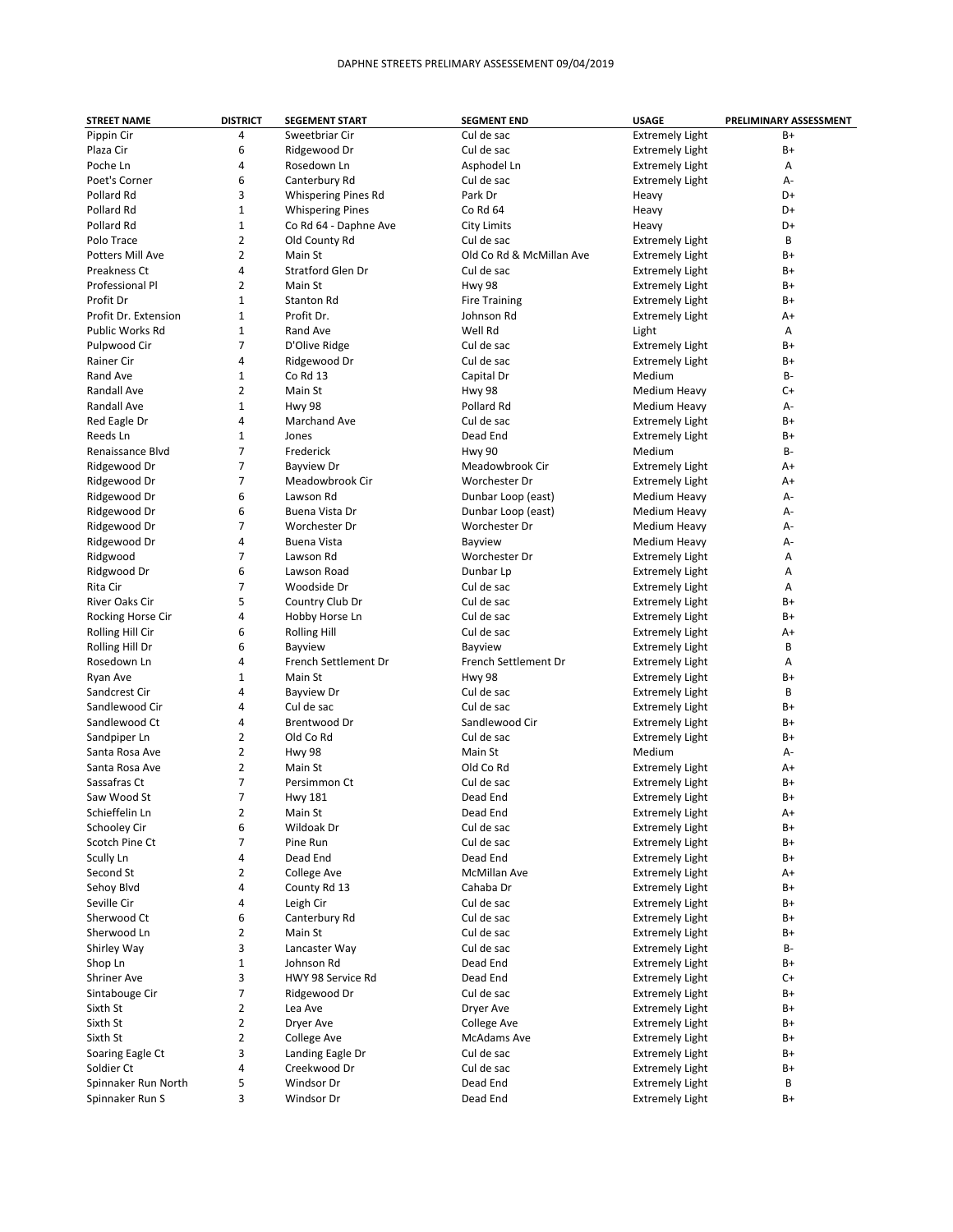| <b>STREET NAME</b>       | <b>DISTRICT</b> | <b>SEGEMENT START</b>      | <b>SEGMENT END</b>        | <b>USAGE</b>           | PRELIMINARY ASSESSMENT |
|--------------------------|-----------------|----------------------------|---------------------------|------------------------|------------------------|
| St Barbara St            | 7               | Round About                | Dead End                  | <b>Extremely Light</b> | $B+$                   |
| St Basil St              | 7               | PapaGeorge St              | <b>Hwy 90</b>             | <b>Extremely Light</b> | B+                     |
| St Charles Pl            | $\overline{2}$  | Old Co Rd                  | Cul de sac                | <b>Extremely Light</b> | B+                     |
| St George St             | 7               | Gregor St                  | <b>Hwy 90</b>             | <b>Extremely Light</b> | B+                     |
| St Helen St              | $\overline{7}$  | Gregor St                  | Estia St                  | <b>Extremely Light</b> | B+                     |
| St John St               | 7               | Papas St                   | <b>Hwy 90</b>             | <b>Extremely Light</b> | B+                     |
| St Simon St              | $\overline{7}$  | Estia St                   | Gregor St                 | <b>Extremely Light</b> | B+                     |
| <b>Stanton Rd</b>        | $\mathbf{1}$    | Hwy98                      | Cul de sac                |                        | B-                     |
|                          |                 |                            |                           | <b>Extremely Light</b> |                        |
| <b>Stanton Rd South</b>  | $\mathbf{1}$    | Stanton Rd                 | Dead End                  | <b>Extremely Light</b> | B+                     |
| Stone Dr                 | $\overline{2}$  | <b>Hwy 98</b>              | Cul de sac                | <b>Extremely Light</b> | $B+$                   |
| <b>Stoney Cir</b>        | 6               | <b>Rolling Hill</b>        | Cul de sac                | <b>Extremely Light</b> | B                      |
| <b>Straford Cir</b>      | 6               | Straford Ct                | Cul de sac                | <b>Extremely Light</b> | B                      |
| Straford Ct              | 6               | Montclair Lp               | <b>Straford Cir</b>       | <b>Extremely Light</b> | $B+$                   |
| <b>Stratford Glen Dr</b> | 4               | <b>Whispering Pines Rd</b> | Dead End                  | <b>Extremely Light</b> | B+                     |
| Stuart St                | 5               | Windsor Dr                 | Country Club Dr           | <b>Extremely Light</b> | B+                     |
| <b>Stuart St</b>         | 5               | Windsor Dr                 | Cul de sac                | <b>Extremely Light</b> | $B+$                   |
| Summit Cir               | 3               | Brentwood Dr               | Cul de sac                | <b>Extremely Light</b> | B-                     |
| Sweet Gum Ct             | $\overline{7}$  | D'Olive Ridge              | Cul de sac                | <b>Extremely Light</b> | B+                     |
| Sweetbriar Cir           | 4               | Ridgewood Dr               | Donna Cir                 | <b>Extremely Light</b> | В                      |
| Tallent Ln               | 3               | Park Dr                    | Dead End                  | <b>Extremely Light</b> | B+                     |
| <b>Tampary St</b>        | $\overline{7}$  | St George St               | Dead End                  | <b>Extremely Light</b> | B+                     |
| Tawasha Ct               | 4               | N Lahatty Ln               | Cul de sac                | <b>Extremely Light</b> | B+                     |
| Tecumseh Ct              | 4               | <b>Marchand Ave</b>        | Cul de sac                | <b>Extremely Light</b> | B+                     |
| Third St                 | $\overline{2}$  | Dryer Ave                  | College Ave               | <b>Extremely Light</b> | $B+$                   |
| <b>Thomas Ave</b>        | $\mathbf{1}$    | Main St                    | City Barn                 | <b>Extremely Light</b> | B+                     |
| Tiawasee Blvd            | 4               | County Road 13             | N/S Lamhatty              | <b>Extremely Light</b> | B+                     |
| <b>Tibidow Cir</b>       | 4               | Ridgewood Dr               | Cul de sac                | <b>Extremely Light</b> | B+                     |
|                          | $\mathbf{1}$    |                            |                           |                        |                        |
| <b>Tiffany Ln</b>        |                 | Conaway St                 | Dead End                  | <b>Extremely Light</b> | B+                     |
| <b>Timber Cir</b>        | $\overline{7}$  | Mill Ln                    | Cul de sac                | <b>Extremely Light</b> | B+                     |
| <b>Timber Creek Blvd</b> | 7               | <b>Hwy 181</b>             | <b>Hwy 31</b>             | Medium                 | Α                      |
| Timberline Ct            | 5               | Timberline Ct              | <b>Timberline Ct</b>      | <b>Extremely Light</b> | A+                     |
| Timberline Dr            | 5               | Country Club Dr            | Timberline Ct             | <b>Extremely Light</b> | $B+$                   |
| Toloh                    | $\overline{7}$  | Ridgewood Dr               | Cul de sac                | <b>Extremely Light</b> | $B+$                   |
| <b>Tomrick Cir</b>       | 5               | Fairway Dr                 | Cul de sac                | <b>Extremely Light</b> | B                      |
| <b>Trace Crossing</b>    | $\overline{2}$  | Main St                    | Cul de sac                | <b>Extremely Light</b> | $B+$                   |
| <b>Tracy Cir</b>         | 7               | Lakeview Lp                | Cul de sac                | <b>Extremely Light</b> | B                      |
| <b>Trione Ave</b>        | $\mathbf{1}$    | Main St                    | Guarisco St               | Light                  | B-                     |
| Tullamore Dr             | 4               | Dunmore Dr                 | Limerick Ln               | <b>Extremely Light</b> | B+                     |
| Tupelo Ct                | $\overline{7}$  | Pine Run                   | Cul de sac                | <b>Extremely Light</b> | B+                     |
| Tybee Cir                | 4               | Bella Dr                   | Cul de sac                | <b>Extremely Light</b> | B+                     |
| Valley Cir               | 5               | <b>Hillcrest Cir</b>       | Cul-de-sac                | <b>Extremely Light</b> | B+                     |
| Valrie Ln                | $\mathbf{1}$    | Daphmont Ext               | Loop                      | <b>Extremely Light</b> | B+                     |
| Van Ave                  | $\mathbf{1}$    | Main St                    | <b>Hwy 98</b>             | <b>Extremely Light</b> | B+                     |
| Van Ave                  | $\overline{2}$  | Main St                    | Sixth St                  | <b>Extremely Light</b> | B+                     |
| Van Ave                  | $\overline{2}$  | Sixth St                   | Dead End                  | <b>Extremely Light</b> | $B+$                   |
| Van Buran St W           | 3               | <b>HWY 98</b>              | Second St                 | <b>Extremely Light</b> | B                      |
| Van Buren St             | 3               | N Main St                  | <b>HWY 98</b>             | <b>Extremely Light</b> | C+                     |
|                          | 5               |                            |                           |                        | B-                     |
| Van Buren St             |                 | Main St                    | Eagle Dr                  | <b>Extremely Light</b> |                        |
| Vega Cir                 | 3               | N Main St                  | Cul de sac                | <b>Extremely Light</b> | В-                     |
| Vega Dr                  | 6               | Ridgewood Dr               | Dead End                  | <b>Extremely Light</b> | В                      |
| Ventura Cir              | 3               | Michael Lp                 | Cul de sac                | <b>Extremely Light</b> | $C+$                   |
| Vermell Cir              | 5               | <b>Tomrick Cir</b>         | Cul de sac                | <b>Extremely Light</b> | В                      |
| Via Del San Francesco    | $\mathbf{1}$    | Randall Ave                | Dead End                  | <b>Extremely Light</b> | B+                     |
| Victor Cir               | 7               | Ridgewood Dr               | Cul de sac                | <b>Extremely Light</b> | В                      |
| Victoria Dr              | $\mathbf 1$     | Randall Ave                | Westchester Dr            | <b>Extremely Light</b> | B+                     |
| Villa Dr                 | $\overline{2}$  | Old Co Rd                  | Parking Lot               | <b>Extremely Light</b> | B+                     |
| Village Cir              | $\overline{2}$  | Village Dr                 | Cul de sac                | <b>Extremely Light</b> | B+                     |
| Village Dr               | $\overline{2}$  | North Winding Brook        | Cul de sac                | <b>Extremely Light</b> | B+                     |
| Virginia Cir             | 5               | Fairway Dr                 | Cul de sac                | <b>Extremely Light</b> | В                      |
| Vista Cir                | $\overline{7}$  | Nicole Pl                  | Cul de sac                | <b>Extremely Light</b> | B+                     |
| Warren Dr                | $\mathbf 1$     | Johnson Rd                 | Pine St                   | <b>Extremely Light</b> | В                      |
| Warren Dr                | $\mathbf{1}$    | Pine St                    | Dead End                  | <b>Extremely Light</b> | B+                     |
| Waterford St             | 4               | Bella Dr                   | Evanston St               | <b>Extremely Light</b> | B+                     |
| Weatherbee Park Dr       | 4               | Cobham Park Dr             | Weatherbee Park Dr (Loop) | <b>Extremely Light</b> | B+                     |
| Wedgewood Ct             | 5               | Wedgewood Ct               | Cul de sac                | <b>Extremely Light</b> | В-                     |
|                          |                 |                            |                           |                        |                        |